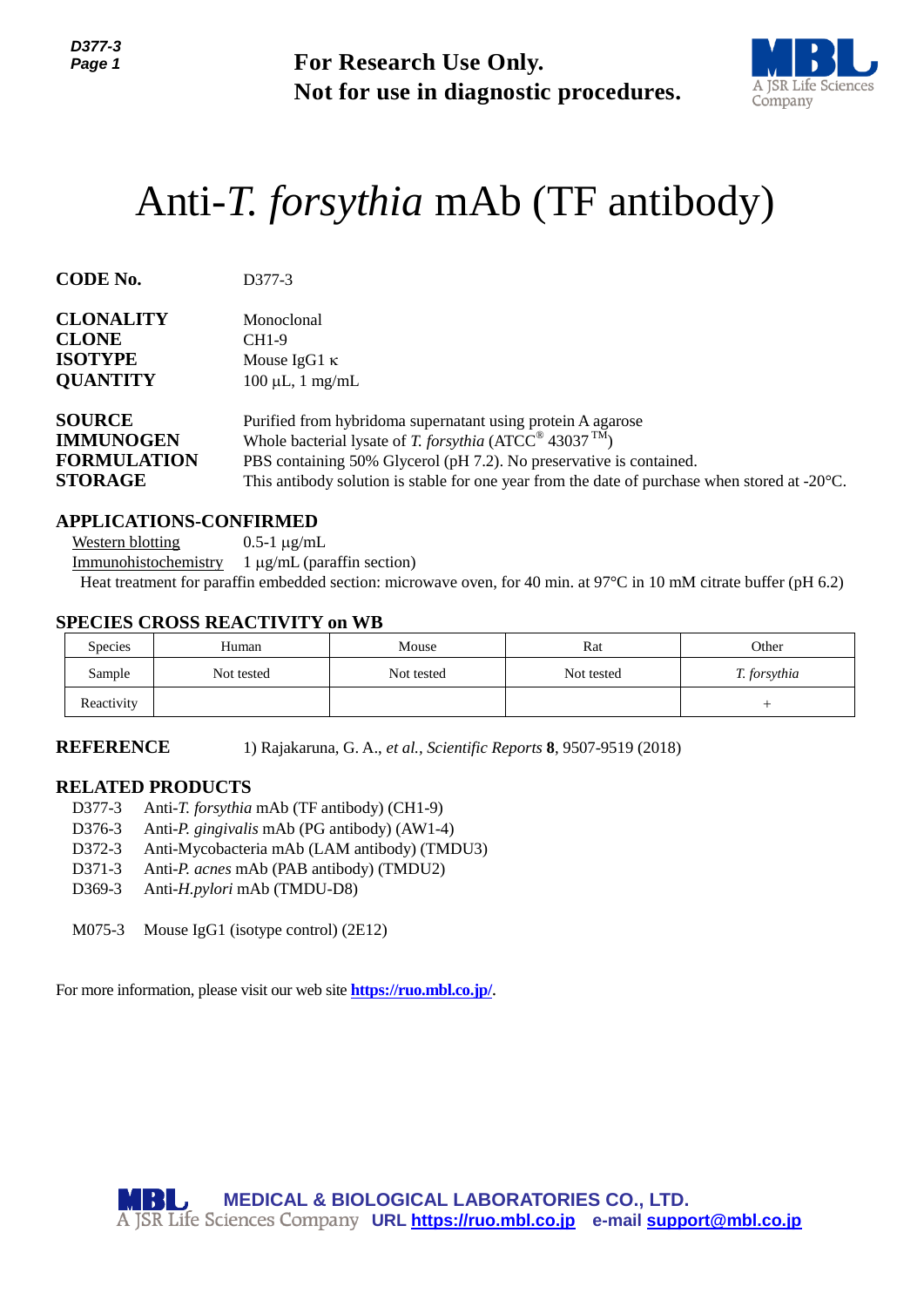# **SDS-PAGE & Western blotting**

- 1) Mix the sample with equal volume of Laemmli's sample buffer, then sonicate briefly (up to 10 sec.).
- 2) Boil the sample for 3 min. and centrifuge. Load 10  $\mu$ L (1  $\mu$ g) of the sample per lane in a 1-mm-thick SDS-polyacrylamide gel (12.5% acrylamide) for electrophoresis.
- 3) Blot the protein to a polyvinylidene difluoride (PVDF) membrane at 1 mA/cm<sup>2</sup> for 1 hr. in a semi-dry transfer system (Transfer Buffer: 25 mM Tris, 190 mM glycine, 20% methanol). See the manufacturer's manual for precise transfer procedure.
- 4) To reduce nonspecific binding, soak the membrane in 10% skimmed milk (in PBS, pH 7.2) overnight at 4°C.
- 5) Incubate the membrane with primary antibody diluted with 1% skimmed milk (in PBS, pH 7.2) as suggested in the **APPLICATIONS** for 1 hr. at room temperature. (The concentration of antibody will depend on the conditions.)
- 6) Wash the membrane with PBS-T [0.05% Tween-20 in PBS] (5 min. x 3 times).
- 7) Incubate the membrane with 1:10,000 of Anti-IgG (Mouse) pAb-HRP (MBL; code no. 330) diluted with 1% skimmed milk (in PBS, pH 7.2) for 1 hr. at room temperature.
- 8) Wash the membrane with PBS-T (5 min. x 3 times).
- 9) Wipe excess buffer on the membrane, and then incubate it with appropriate chemiluminescence reagent for 1 min.. Remove extra reagent from the membrane by dabbing with paper towel, and seal it in plastic wrap.
- 10) Expose to an X-ray film in a dark room for 5 min. Develop the film as usual. The condition for exposure and development may vary.

(Positive control for Western blotting; *T. forsythia*)



#### *Western blotting analysis of T. forsythia*

Immunoblotted with Anti-*T. forsythia* mAb (TF antibody) (D377-3)